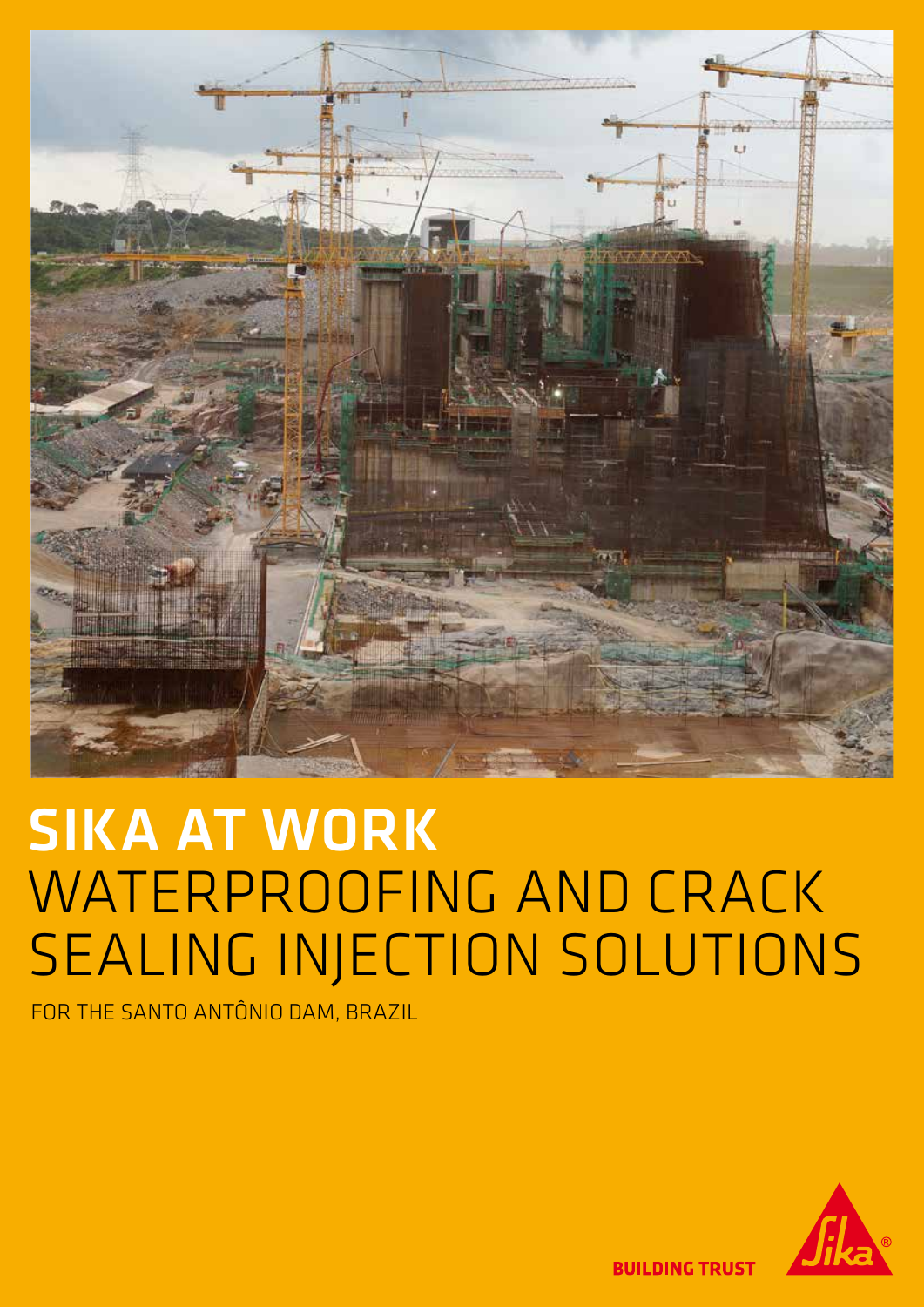## THE SANTO ANTÔNIO DAM

Hydroelectric Power Plant

#### PROJECT DESCRIPTION

The Santo Antônio Dam is part of a major 'Run-of-the-river' hydroelectric power plant development on the Madeira River, in the West of Brazil. The dam will have 50 turbines in 4 Power Houses, with a total capacity of 3,150.4 MW, enough to supply the needs of more than 45 million people to live, work and play in the region.

Construction began in September 2008, and the first power house turbines began commercial energy production ahead of schedule in March 2012; with the 4<sup>th</sup> and final power house due to be completed and commissioned in late 2016. The huge project is divided into eight phases over a eight year period and includes two spillways, shipping locks, log interceptor systems and unique fish transposition systems to support operation of the power generating turbines in this environmentally sensitive region.

The 2.6 million m<sup>3</sup> of concrete and steel used to build the Santo Antônio Hydroelectric Plant would be enough to build 40 Maracanã Stadiums and 18 Eiffel Towers. The total investment is approximately \$8 billion.

#### PROJECT REQUIREMENTS

Due to the importance and location of the below ground and underwater reinforced concrete structures, plus the high value 'state-of-the-art' electronics and electrical equipment inside, durable waterproofing solutions were required. This included the need for secure back-up and remedial waterproofing systems for the expansion and construction joints should water infiltration and leaks occur i.e. during or postconstruction due to loading, ground movement and changes in the water table or hydrostatic pressure conditions. As with any below ground or water retaining reinforced concrete structures, it was also necessary to design and have available, systems to repair and reliably seal and waterproof any other cracks, damage or construction defects such as honeycombing and damage due to displaced waterbars etc.

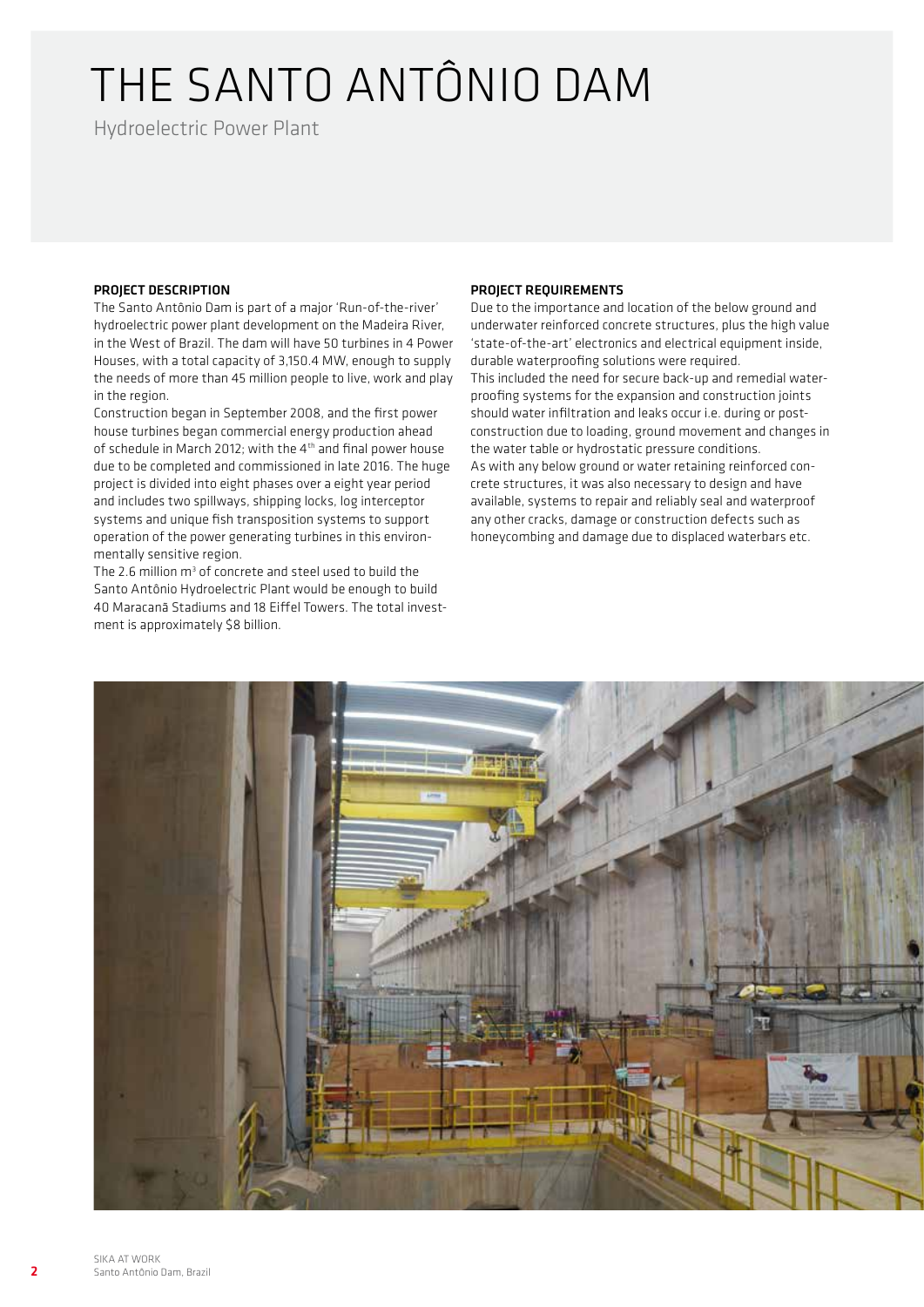#### SIKA SOLUTIONS

After extensive evaluations the project engineers selected a complete Sika System Solution for the remedial waterproofing that was fast, efficient and proven to be very effective.

The Sika Solution primarily used Sika Injection Technologies with a combination of 4 products:

- For leaks in areas under high hydrostatic water pressure Sika® Injection-101 RC is first used for temporary water stopping and this is followed by Sika® Injection-201 CE to provide the permanent sealing and waterproofing.
- For cracks and potential leaks in areas with low water pressure and dry concrete surfaces, only the Sika® Injection-201 CE is used, as the water pressure is not sufficient to displace the material before it cures inside the crack.
- For leaks and cracks in sections with significance for structural integrity SikaFix®-210 is used to waterproof and bond the sides of the cracks together at the same time.
- Minor and non-structural cracks are sealed and waterproofed with Sika® Injection-304.

The Sika injection products were installed by a specialist consortium CSAC (Consórcio Santo Antônio Civil). Engineers and site operatives were trained in the theory and practical aspects of injection materials and equipment by Sika Technical Services.

The specialists used one-component injection pumps for the single component polyurethane resin products (Sika® Injection-101 RC and Sika® Injection-201 CE), and a two-component pump for the very fast curing polyacrylate injection product (Sika® Injection-304), and the two-component polyurethane resin products (SikaFix®-210).

#### SIKA PRODUCTS USED

SikaFuko® Eco 1 Sika® Waterbar Sika® Injection-201 CE Sika® Injection-101 RC Sika® Injection-304 SikaFix®-210





3